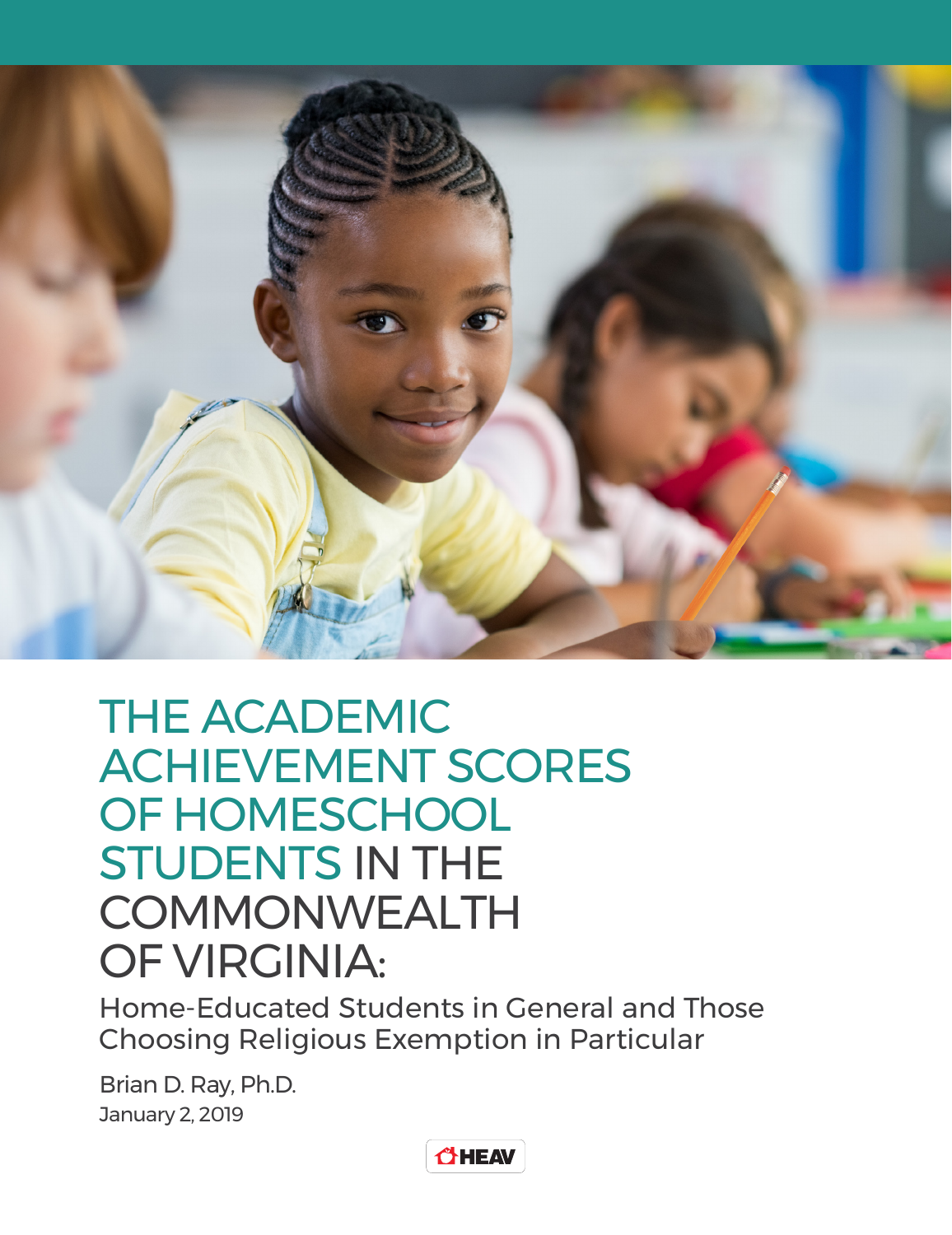## **THE ACADEMIC ACHIEVEMENT SCORES OF HOMESCHOOL STUDENTS IN THE COMMONWEALTH OF VIRGINIA**

IUNT INCOURTED A Secondary students was very communities the United States, waned nearly to based education of elementary and secondary students was very common extinction by the 1970s, and then experienced a remarkable growth to include about 2.4 million students today (Lines, 1991; Ray, 2018).

#### HOMESCHOOL FAMILIES ARE DIVERSE IN TERMS OF SOCIOECONOMICS, PHILOSOPHY, PEDAGOGY, AND ETHNICITY.

Some 41% are minorities (McQuiggan, Megra, and Grady, 2017); the median income is average for families with school-age children (Ray, 2010) but thousands have extreme incomes, either high or low. Atheists, Buddhists, Jews, Mormons, Muslims, New Agers, Protestants and Catholics choose home-schooling.

Types of homeschools range from structured schooling to unschooling to travel schooling to a simple lifestyle of learning. Given its wide emergence throughout the culture, homeschooling has clearly become mainstream in American education.

The rise in homeschooling has occurred in all 50 states, including Virginia. As homeschooling continues to expand in terms of absolute numbers and as a percentage of the school-age population, educators and policymakers, along with the general public, are keen to see what educational outcomes result from parentled, home-based education. One outcome of great importance and high interest is academic achievement.

#### **PAST RESEARCH**

Thirty-five years of research on the modern homeschool movement and its students continues to find overall positive learner outcomes associated with home education. Ray (2017) reviewed all of the extant peerreviewed research on academic achievement, social and emotional development, and socio-economic success in adulthood

(including college) of the homeschooled. In 11 of the 14 peer-reviewed studies on academic achievement, the homeschooled achieved higher scores than conventional school students; one study found no difference between homeschool students and others, one found mixed results, and one found lower scores for kindergarten homeschool students on only one measure.

Regarding the social development of homeeducated children and adults, 13 of 15 peerreviewed studies clearly showed positive outcomes for the homeschooled compared to students in conventional schools. Finally, 11 of the 16 peer-reviewed research analyses on the relative success of the homeschooled who had moved on to adulthood—whether in college or life in general—showed positive outcomes for the homeschooled compared to those in conventional schools. Earlier research including more than just peerreviewed publications has also generally found positive outcomes associated with homeschooling as compared to institutional or conventional public schooling (e.g., Medlin, 2013; Murphy, 2012).

#### DETERMINING WHY THE HOMECHOOLED DO WELL IS MORE CHALLENGING THAN DETERMINING WHAT THEY DO, (E.G., PERFORMANCE ON ACADEMIC ACHIEVEMENT TESTS).

Many wonder why those educated at home do so well in terms of academic achievement when they are not in institutional schools with state-certified (licensed) teachers trained by education experts, such as professors of education.

The answer may lie in pedagogical elements that are intrinsic to parent-led, home-based education that are amenable to very successful teaching and learning. Murphy (2012) presents three principal explanations or variables "… for the positive influence of homeschools on the academic and social learning of youngsters" (pp. 153-154). The first is high parental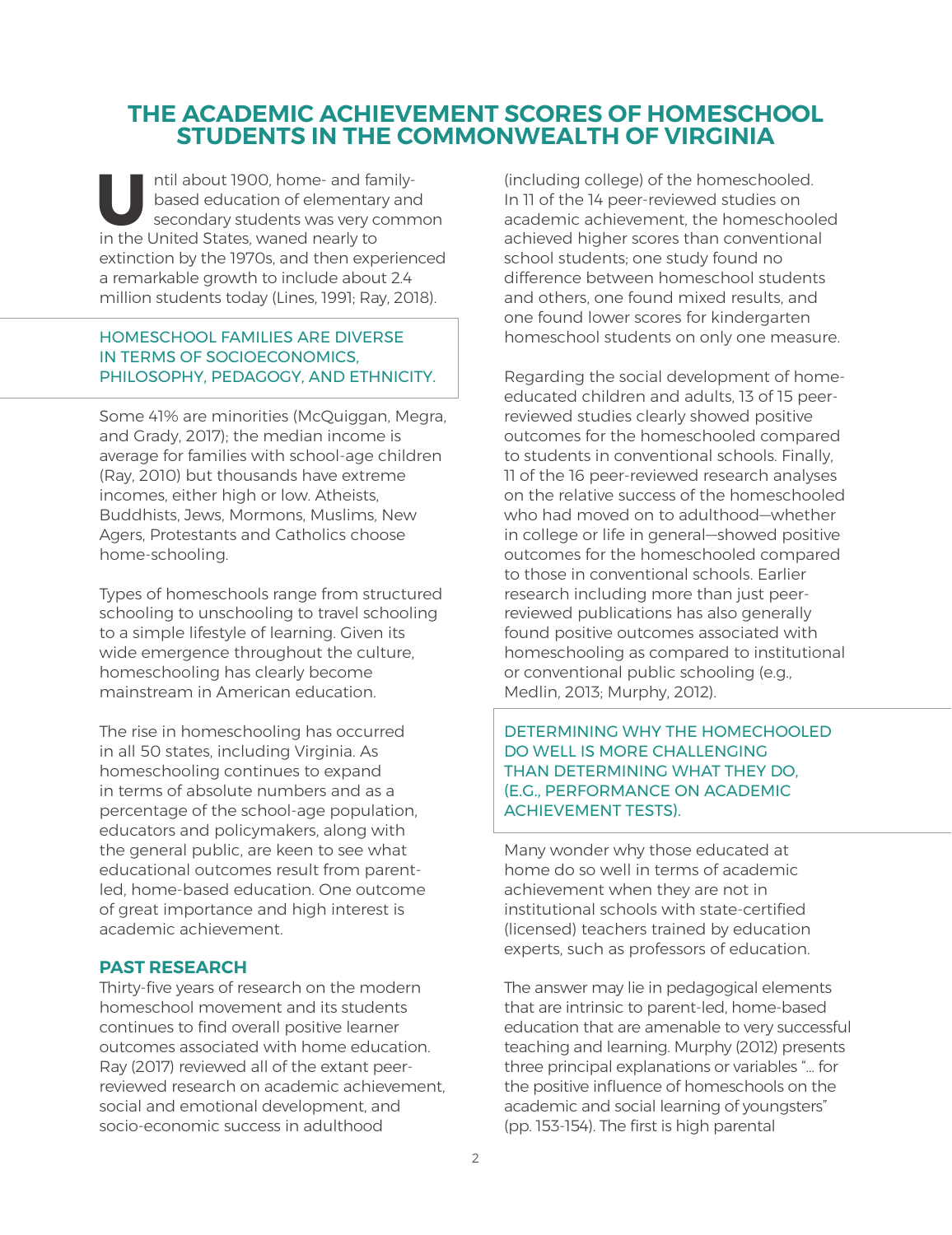involvement. The second is the "instructional program": homeschools include elements such as consistent one-on-one instruction, low student-to-teacher ratios, effective use of time, a high degree of customization of learning experiences, flexibility, meaningful feedback between teacher and student, and plenty of authentic experiences. Murphy's third variable is the learning environment: the homeschool is a safe and orderly climate, and "… a nonthreatening culture in which the academic work of school can unfold …" [p. 159]).

Murphy also references other scholarly work that addresses additional factors that likely contribute to homeschool students' relatively high academic achievement (e.g., value consistency and social capital, tutoring/one-on-one instruction, increased academic learning time, and positive social environment and interactions).

Although numerous studies connect homeschooling with relatively high academic achievement (e.g., Williams, 2014), some policymakers still wonder whether more state control (regulation) of homeschooling is needed to ensure that appropriate learning is taking place. The degree of state control or regulation of homeschooling varies widely from state to state. Some states have no regulation, while others require a high degree of state control.

In an early study that addressed the topic, Ray (2000) found no correlation between the degree of regulation of homeschooling in any given state and homeschool students' academic achievement. Likewise, Ray (2010) found no such correlation. In 2008, Ray and Eagleson found no correlation between the degree of state control of homeschooling and homeschool students' college-entrance SAT scores.

To date, there is no empirical evidence that controlling homeschooling with more state regulation will correlate with higher academic achievement, let alone cause it. With the available research in mind, there is no reason to think that homeschooling in Virginia needs more regulated governmental oversight.

#### **PURPOSE OF STUDY**

The purpose of this study is to gain fresh knowledge and clearer understanding of the academic achievement of Virginia homeschool students. The analysis compares the academic achievement of public school students nationwide with three groups of homeschooled students in Virginia: the homeschooled students in general, those homeschooled under notice of intent (NOI), and those homeschooled under religious exemption (RE).

#### **METHODS**

The target population for this study was drawn from Virginia home-school students, with all homeschool families invited to participate. The advertisement inviting participants stated that the purpose of the study was to generate empirical evidence showing how Virginia homeschool students perform academically. The study also aimed to compare the scores of religiously exempt students with the scores of those homeschooled by way of a notice of intent.



The requirements for participation were that the homeschool student be a Virginia resident and be a home-educated student who has complied with Virginia law, either by being religiously exempt (§22.1-254 (B)(1) or by being in compliance (by his or her parents' actions) with the Virginia home instruction statute (§22.1-254.1) by meeting one of the options on the notice of intent (NOI). All students were administered the nationally normed TerraNova 2/CAT 6 test through Seton Testing Services following the publisher's guidelines.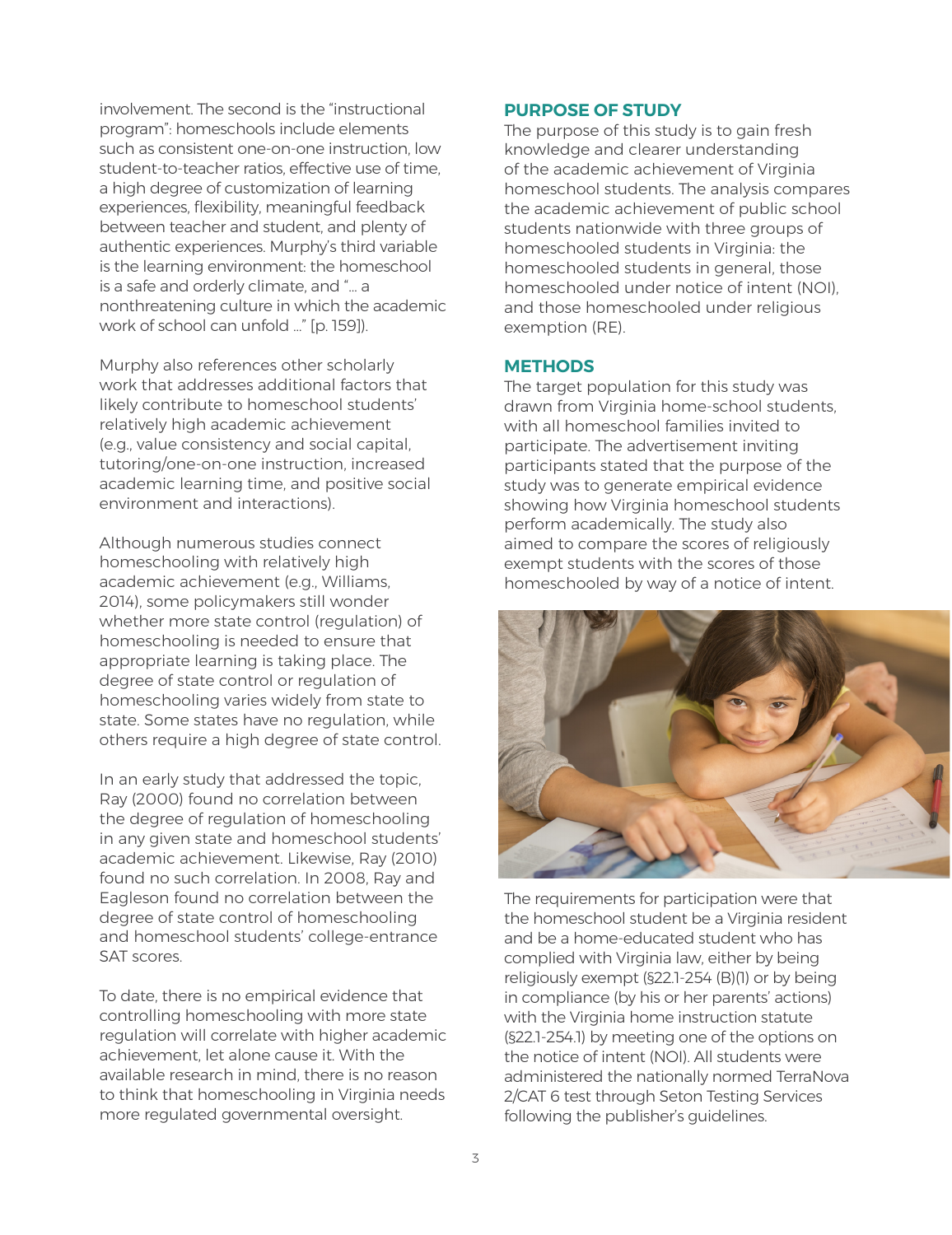Data were collected five times between March and June 2018 as voluntary returns from mailings to all families on the contact list of the organization Home Educators Association of Virginia (HEAV). Data were further solicited in an HEAV weekly e-newsletter from March 11 through May of 2018. An ad inviting participation was published by HEAV in The Virginia Home Educator magazine and on the HEAV website between March and May of 2018. The study was also promoted on the HEAV website (https://heav.org/) during the spring of 2018. Homeschooling groups other than HEAV, which serve a different demographic or pedagogical constituency, also posted and promoted the study. The Home School Legal Defense Association (HSLDA), a large nationwide organization specializing in legal defense of homeschooling, advertised the study to their members living in Virginia. Furthermore, HEAV promoted the study on Facebook and via a newsletter to homeschool support groups. Families participating in the study received a 20% discount from Seton Testing Services.

Parents were notified that participation in the study by the parents and their students was voluntary and that any personally identifying information would be anonymous and confidential. Parents were also assured that the participants' personal information would not be shared with any person or group.

#### THERE WAS NO PRIOR KNOWLEDGE OF THE TEST RESULTS, AS THE PARENTS VOLUNTEERED TO PARTICIPATE IN THE STUDY PRIOR TO DELIVERY, ADMINISTRATION, OR SCORING OF THE TEST.

Some limitations and delimitations adhere to this study. It was assumed that parents were honest about whether their child was categorized as a NOI or RE homeschool student. There was no known and feasible way of randomly selecting students from all homeschool students in Virginia. Thus there is no certainty that the students in this study constituted a completely representative sample. On the other hand, to enhance the

possibility of a representative sample, the parents were assured that confidentiality and anonymity would be provided.

Further, it was assumed that the students comprising both NOI and RE groups were relatively similar regarding their background demographic variables: they all lived in Virginia, they were all homeschooled, they all had access to identical study publicity in the various forums, they all agreed to participate before receiving or administering the test, and they all used the same testing service.

Statistical analysis was done using IBM SPSS Statistics Version 22. Percentiles and z-scores were used in the appropriate situations.

THE AVERAGE SCORES FOR THE NOI HOMESCHOOL STUDENTS RANGED FROM THE 86TH TO 91ST PERCENTILE IN ALL SUBJECT AREAS, WHICH ARE 36 TO 41 POINTS ABOVE THE NATIONAL AVERAGE OF ALL PUBLIC SCHOOL STUDENTS.

#### **FINDINGS**

There was a total of 986 homeschool students from Virginia in the study sample. Of these, 792 were educated at home under the notice of intent (NOI) statutory provision, while 194 were under the religious exemption (RE) provision (see Table 1).

Data from both groups, NOI and RE, included very low scores and very high scores. Scores ranged from the 1st percentile to the 99th percentile in 8 of 10 subjectarea cells (Appendix, Table 3 and Table 4.) The other two subject-area cells' percentiles ranged from 2 to 99 and 12 to 99.

The homeschool students' TerraNova 2/CAT 6 test scores are presented in Table 1 and in the Appendix. Table 1 shows that the average scores for all students in the study—averaged over all subject areas (i.e., reading, math, language, science, social studies)—ranged from the 84th to the 90th percentile, while the nationwide average for students in public schools used in the norm group is the 50th percentile.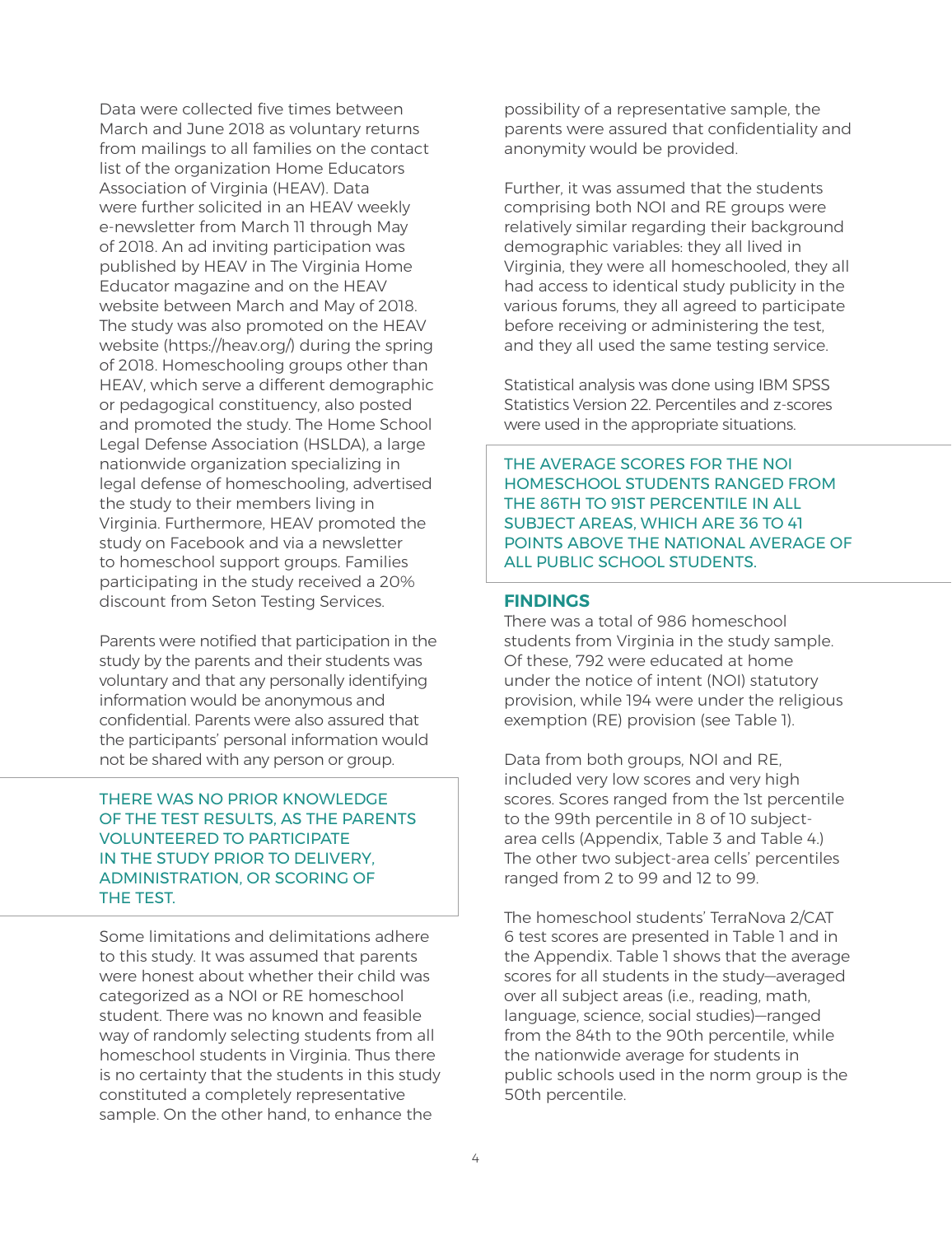Average scores for the RE homeschool students ranged from the 76th to 86th percentile, 26 to 36 points above the national average of all public school students.

Thus, both groups of homeschool students (NOI and RE) in the study scored notably

higher than the national public school average. The NOI group of homeschool students scored somewhat higher than the RE group of homeschool students. The two groups' 95% confidence intervals overlapped in one of five subject areas (i.e., social studies) (see Table 1).

#### Table 1.

Achievement Test Scores of All Homeschool Students and of the NOI and RE Sub-Groups:

| Subject               | All<br><b>Students</b><br>(mean %ile) | <b>SEM</b><br>(z) | 95% CL<br>(% ) | <b>NOI</b><br>(mean<br>%ile) | <b>SEM</b><br>(z) | 95% CL<br>(% ) | RE.<br>mean)<br>%ile) | SE <sub>M</sub><br>(z) | 95% CL<br>(%ile) |
|-----------------------|---------------------------------------|-------------------|----------------|------------------------------|-------------------|----------------|-----------------------|------------------------|------------------|
| <b>Total Reading</b>  | 90                                    | .0257             | 88-90          | 91                           | .0281             | 89-91          | 86                    | .0600                  | 82-88            |
| <b>Total Language</b> | 84                                    | .0301             | 81-85          | 86                           | .0332             | 83-87          | 76                    | .0657                  | $71-79$          |
| <b>Total Math</b>     | 84                                    | .0283             | 81-84          | 86                           | .0312             | 82-86          | 78                    | .0629                  | 72-80            |
| Science               | 85                                    | .0327             | 82-85          | 86                           | .0378             | 83-87          | 80                    | .0618                  | 75-82            |
| <b>Social Studies</b> | 85                                    | .0359             | 82-86          | 86                           | .0415             | 83-87          | 80                    | .0688                  | 76-84            |
| <b>Total Score</b>    | 89                                    | .02456            | 86-88          | 90                           | .0267             | 87-90          | 83                    | .0573                  | 78-84            |

Key to abbreviations: %ile = national percentile rank (50 is average)

SE M = standard error of the mean z = z-score

CI = confidence interval NOI = notice of intent RE = religious exemption

### **CONCLUSIONS**

Consistent with other studies conducted in the past 35 years (Murphy, 2012; Ray, 2017), the homeschool students in this study in Virginia scored well above the nationwide public school average on nationally normed standardized academic achievement tests. The average scores for all of the homeschool students in all subject areas ranged from the 84th to the 90th percentile. While both the NOI (notice of intent) and RE (religious exemption) homeschool students' scores were notably higher than the national public school average, the NOI students' scores were the higher of the two homeschool groups.

Since correlation is not causation, there is no evidence that more restrictive regulations on homeschooling would generate higher test scores. Future research could increase understanding regarding the difference in the two groups' scores, but the data do not indicate a practically significant difference.

There is ample evidence that Virginia homeschool students continue to perform well academically. This fact is consistent with research on homeschooling done across the United States. There is no indication from the empirical evidence in this study that any group of homeschool students in Virginia  $needs additional state regulation.  $\blacksquare$$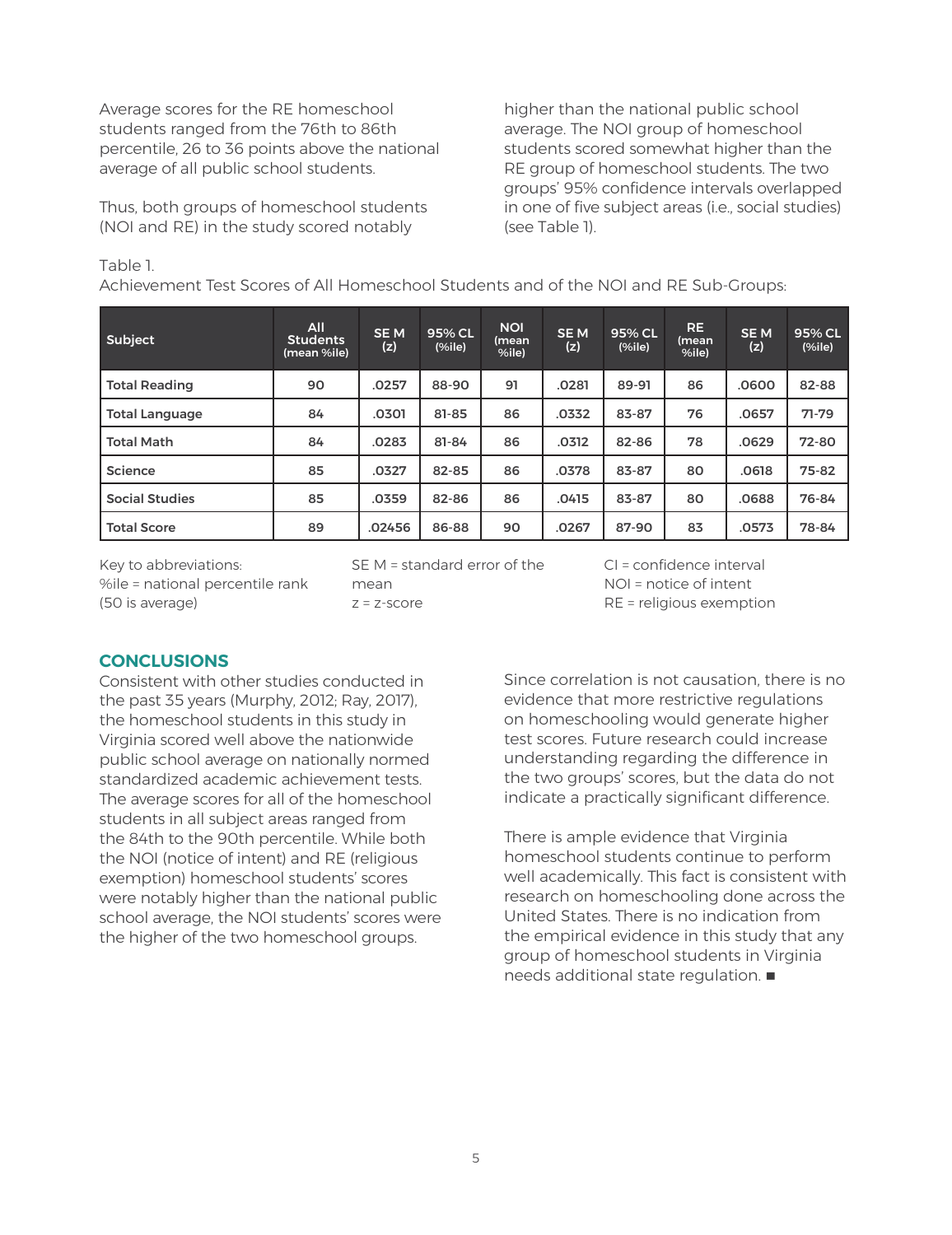#### **REFERENCES**

Lines, Patricia M. (1991). Estimating the home schooled population (Working paper OR 91-537). Washington, DC: Office of Educational Research and Improvement, U.S. Department of Education.

McQuiggan, Meghan; Megra, Mahi; and Grady, Sarah. (2017, September). "Parent and family involvement in education: Results from the National Household Education Surveys program of 2016: First look." Washington, DC: U.S. Department of Education. NCES 2017-102. Retrieved September 26, 2017, from https://nces.ed.gov/pubs2017/2017102.pdf

Medlin, Richard G. (2013). Homeschooling and the question of socialization revisited. Peabody Journal of Education, 88(3), 284-297.

Murphy, Joseph. (2012). Homeschooling in America: Capturing and assessing the movement. Thousand Oaks, CA: Corwin, a Sage Company.

Ray, Brian D. (2000). Home schooling: The ameliorator of negative influences on learning?

Peabody Journal of Education, 75(1 & 2), 71-106.

Ray, Brian D. (2010, February 3). Academic achievement and demographic traits of homeschool students: A nationwide study. Academic Leadership Journal, 8(1). Retrieved June 15, 2018, from https://scholars.fhsu.edu/alj/vol8/iss1/7/

Ray, Brian D. (2017). A systematic review of the empirical research on selected aspects of homeschooling as a school choice. Journal of School Choice, 11(4), 604-621. Retrieved December 12, 2017, from https://doi.org/10.1080/15582159.2017.1395638

Ray, B. D. (2018). Research facts on homeschooling. Retrieved November 21, 2018, from https://www.nheri.org/research-facts-on-homeschooling/

Ray, Brian D., & Eagleson, Bruce K. (2008, August 14). State regulation of homeschooling and homeschoolers' SAT scores. Journal of Academic Leadership, 6(3). Retrieved June 15, 2018, from https://scholars.fhsu.edu/alj/vol6/iss3/17/

Williams, Rodger. (2014, July 5). The homeschool effect. Retrieved November 28, 2018 (and February 4, 2016), from http://thehomeschooleffect.com/the-homeschool-effect.html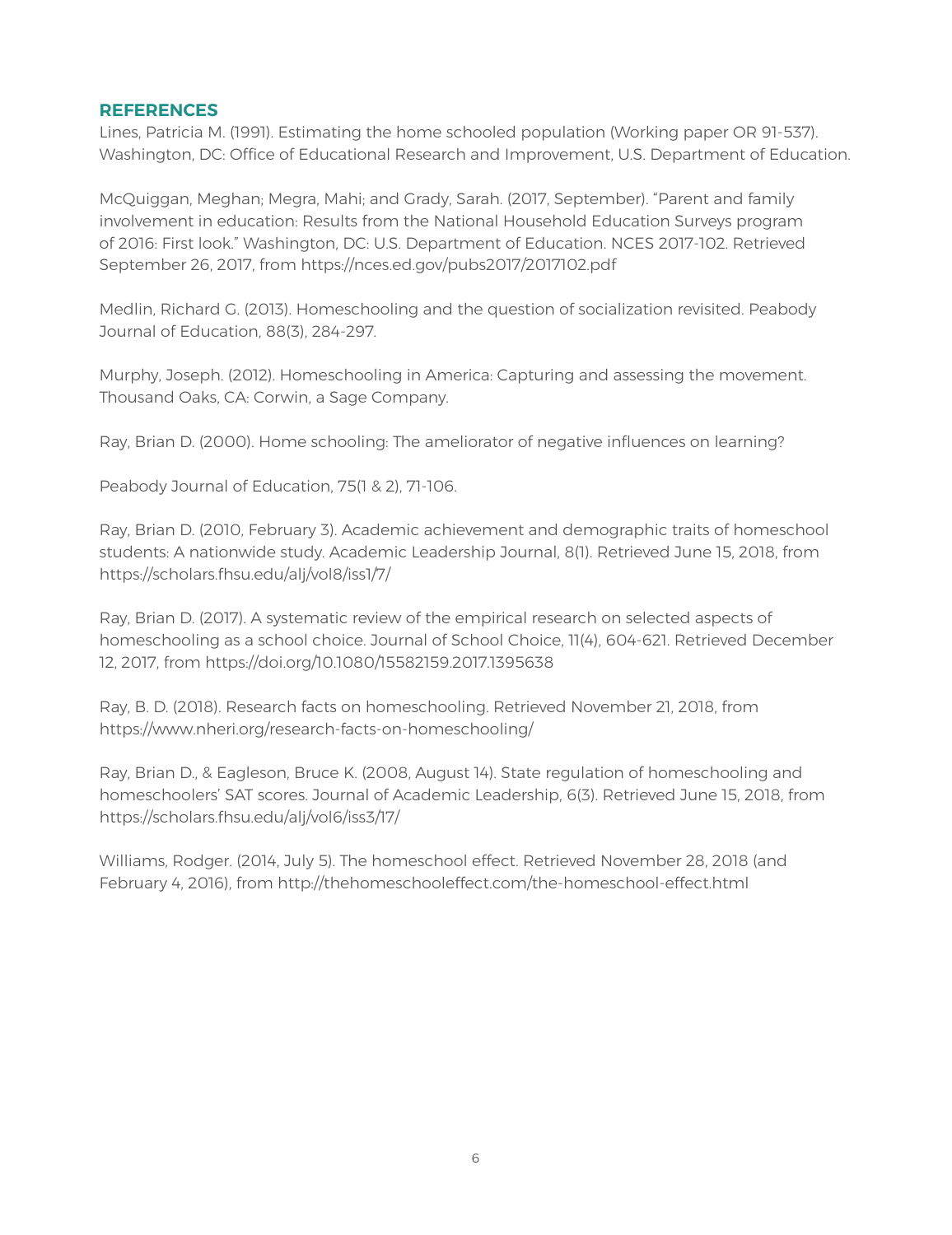#### **ABOUT THE AUTHOR:**

*Brian D. Ray is president of the National Home Education Research Institute and is internationally known for his research on homeschooling (home education, home-based education). He has published peer-reviewed articles, books, and chapters in books. Dr. Ray is a former professor of science and education at the undergraduate and graduate levels and a classroom teacher in public and private schools. He holds a B.S. in biology from the University of Puget Sound, an M.S. in zoology from Ohio University, and a Ph.D. in science education from Oregon State University. You may contact him at mail@nheri.org.*

#### **APPENDIX**

Table 2.

Test Scores of All Students in the Study with Descriptive Statistics

|                    | N                | Minimum                | Maximum          | Mean             | <b>Std. Deviation</b> |                  |
|--------------------|------------------|------------------------|------------------|------------------|-----------------------|------------------|
|                    | <b>Statistic</b> | Statistic <sup>1</sup> | <b>Statistic</b> | <b>Statistic</b> | Std. Error            | <b>Statistic</b> |
| totalreadingZ      | 863              | $-2.33$                | 2.33             | 1.2773           | .02570                | .75504           |
| totallanguageZ     | 719              | $-2.33$                | 2.33             | .9808            | .03012                | .80771           |
| totalmathZ         | 860              | $-2.33$                | 2.33             | 1.0151           | .02828                | .82926           |
| scienceZ           | 777              | $-2.33$                | 2.33             | 1.0265           | .03268                | .91093           |
| socialstudiesZ     | 783              | $-2.33$                | 2.33             | 1.0192           | .03592                | 1.00518          |
| totalscoreZ        | 986              | $-2.33$                | 2.33             | 1.2167           | .02456                | .77134           |
| Valid N (listwise) | 625              |                        |                  |                  |                       |                  |
|                    |                  |                        |                  |                  |                       |                  |

Notes:

1 – All statistics other than "N" are in z-scores.

## Table 3.

Test Scores of NOI Students in the Study with Descriptive Statistics

|                                                                                                                  | N                                             | Minimum                                                        | Maximum                                      | Mean                                                     | <b>Std. Deviation</b>                                    |                                                           |
|------------------------------------------------------------------------------------------------------------------|-----------------------------------------------|----------------------------------------------------------------|----------------------------------------------|----------------------------------------------------------|----------------------------------------------------------|-----------------------------------------------------------|
|                                                                                                                  | <b>Statistic</b>                              | Statistic <sup>1</sup>                                         | <b>Statistic</b>                             | <b>Statistic</b>                                         | Std. Error                                               | <b>Statistic</b>                                          |
| totalreadingZ<br>totallanguageZ<br>totalmathZ<br>scienceZ<br>socialstudiesZ<br>totalscoreZ<br>Valid N (listwise) | 684<br>556<br>683<br>610<br>615<br>792<br>474 | $-2.33$<br>$-2.33$<br>$-2.33$<br>$-2.33$<br>$-2.33$<br>$-2.33$ | 2.33<br>2.33<br>2.33<br>2.33<br>2.33<br>2.33 | 1.3258<br>1.0592<br>1.0814<br>1.0818<br>1.0695<br>1.2834 | .02810<br>.03317<br>.03118<br>.03775<br>.04149<br>.02666 | .73497<br>.78203<br>.81492<br>.93235<br>1.02899<br>.75029 |

Notes:

1 – All statistics other than "N" are in z-scores.